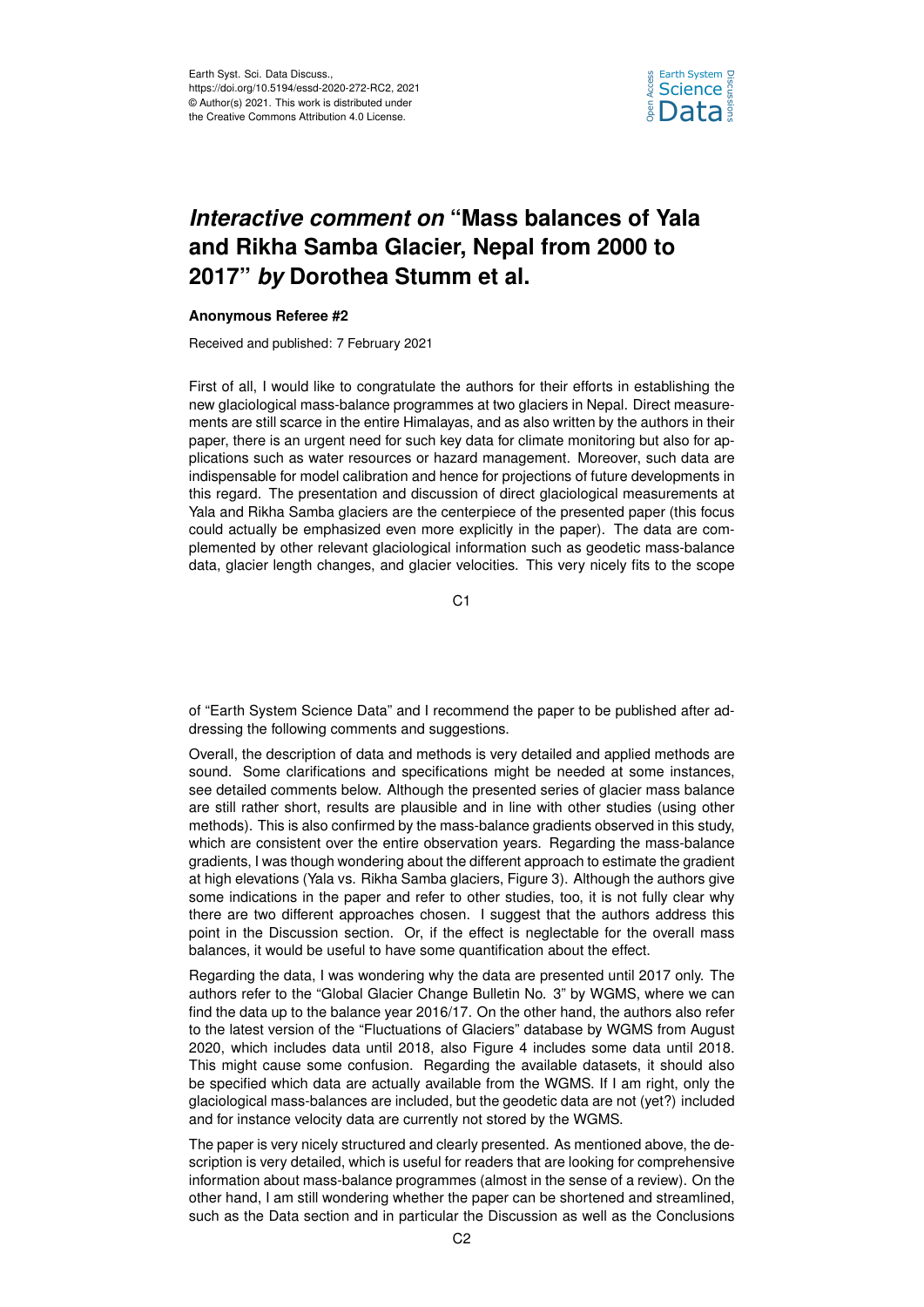sections. The discussion is very comprehensive and includes many interesting aspects (e.g., climatic influence such as monsoon and jet stream, local weather conditions), which however call for further answers that are not provided in the paper (and which are not in the scope of the paper). I therefore strongly recommend to limit and streamline the discussion to facts that are directly linked and most relevant to the data of the present paper, and to clearly highlight the importance and the value of the presented mass-balance series. In turn, the Conclusions should concisely focus on the key points from the Discussion.

More specific comments and suggestions are as follows:

Line 9: Should be formulated more precisely, because "essential variable" might be associated with the ECV Glacier according to GCOS/WMO terminology. Moreover, I would separate between the climate aspects (sensitive response of glaciers to climate change) and applications of the data, such as for runoff modelling.

Line 11: This sentence could be deleted as you anyway state at the end of the abstract that the data are available from the WGMS. One might also ask if the main purpose was the ingestion of the data into the WGMS database (which is of course important but probably not the main motivation).

Line 14: It is not fully clear which series refers to the glaciological method and which one to the geodetic method. General comment regarding the dates: although it becomes mostly clear from the context, it could be helpful to specify the balance years for the glaciological measurements (e.g. 2011/12 to 2016/17). Otherwise the year could refer either to the start of the measurements or to the moment when the observation period is finished.

Line 15: cumulative mass loss

Line 16: missing verb

Line 18: logically not clear, the mass balance of Yala is compared to the mass balance

C3

of another glacier. The same also applies to line 19.

Lines 18-20: Was this really investigated in the present paper? Some aspects are discussed but there are many other aspects that could be considered, and given the fact that there are only very few other glaciological mass-balance series available, I would be careful with such general or relative statements (such as "mostly because of. . ." or attribution to "low-lying" areas etc.).

Line 23: Specify that the glaciological mass-balance datasets are available.

Lines 28/29: This is a bit too simplified and could be further explained: the glaciological method is indeed a key in international monitoring strategies and is needed for model calibration etc., but for global sea-level rise, the largest ice masses measured by satellite remote sensing are contributing most. Moreover, you could specify what kind of local hazards you refer to.

Line 30: input variable

Line 30: water availability and the change in its availability

Line 34: or: "in support of the United Nations Framework. . ."

Lines 32-35: 1-2 key references should be given here

Line 37: still involve

Line 44: Some studies have focused (?)

Line 45: Not fully clear, did these studies only address the lower parts of the glaciers (where there is debris cover)?

Line 51: the longest series . . . is found (?)

Line 51/52: with measurements since 2002

Line 52: why partly?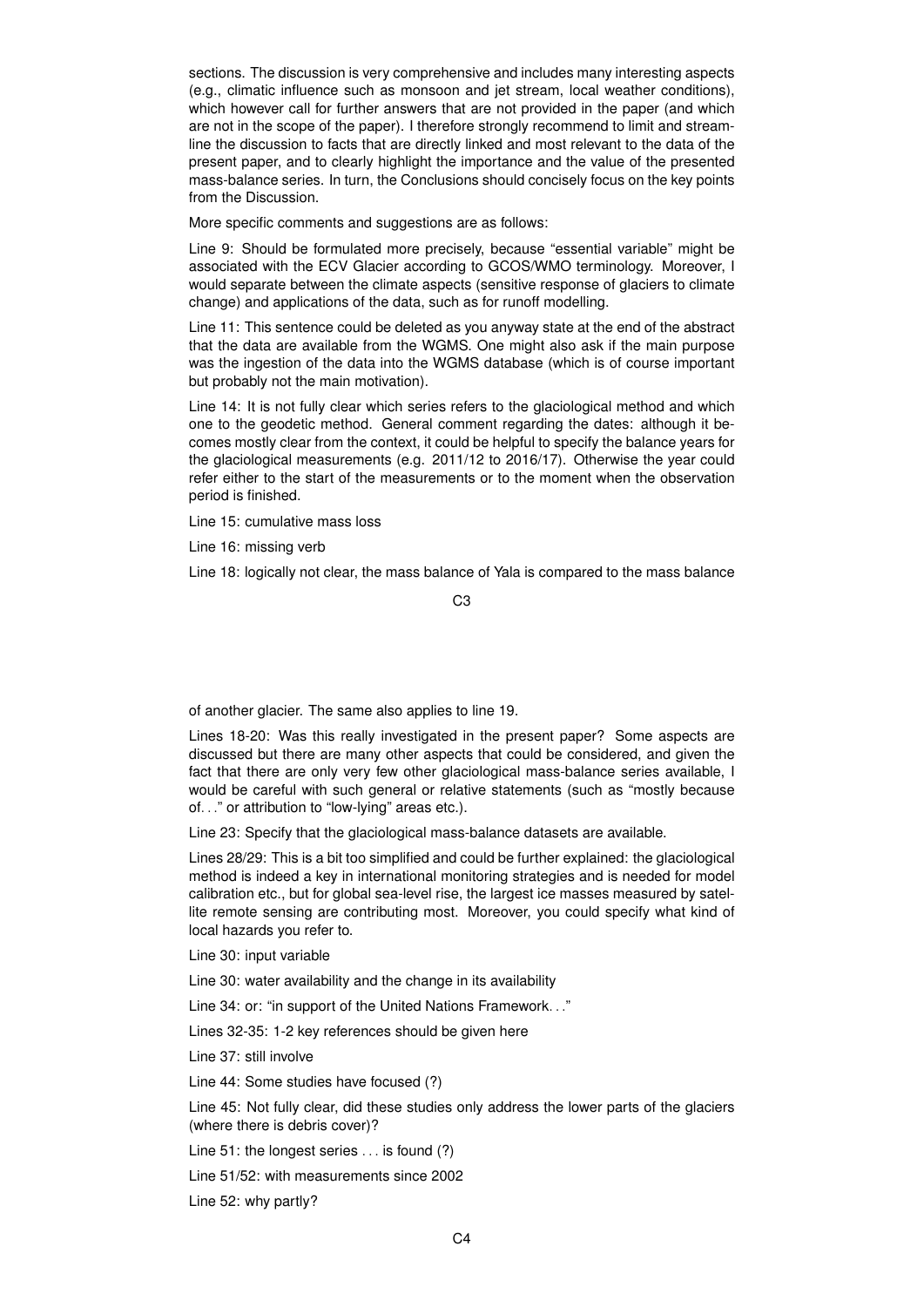Line 55: are glaciological mass-balance records available for both periods?

Line 57: What do you mean with in situ geodetic mass balance measurements?

Line 60: rather point mass-balance measurements than index measurements

Line 62: check tense: have these measurements been continued until today?

Line 63: 1970s, 1980s

Line 65: I suggest writing Pokhalde and Changri Nup Glaciers (in plural), to make clear that you refer to two different glaciers. The same spelling should be used throughout the entire paper, incl. Yala and Rikha Samba Glaciers – I leave it to the authors what they prefer.

Line 67: you could specify what they calibrated against. Geodetic mass-balance data?

Line 68: what do you mean with in situ surface surveys?

Line 69: where exactly was this applied?

Line 78: What was the glacier selected for?

Line 79: or: it offered / enabled easy access

Line 80: what do you mean with glacier processes?

Line 82: delete the comma (last character in line)

Line 87: documented

Line 87: "for Langtang valley": did they also observe other glaciers in the valley?

Line 90/91: "highlights the importance of...": you could elaborate a bit more on this very important aspect.

Line 92: Cogley et al. 2011?

Line 96: Add break and start new paragraph with the main objective.

 $C<sub>5</sub>$ 

Lines 93ff: Here I am wondering about the structure: after a rather long introduction, the motivation of the present study is given here again (compare with second paragraph of the Introduction), which leads to some redundancy. Moreover, you refer to the motivation of establishing a sustainable and long-term mass balance programme. This is a very important aspect; however, the paper is about the mass-balance data themselves and not about the monitoring strategy behind. This should be clarified here. In the same paragraph, you mention the training of students and professional; another key aspect in maintaining the monitoring programme on the long-term, however, the paper does not deal with this aspect either. These aspects could be given at the end of the Conclusions in the sense of an outlook.

Line 102: Master theses

Line 104: The focus is not only on Yala glacier.

Line 104: seasonal? Bi-annual could be interpreted ambiguously (twice a year or every two years).

Line 107: For general clarification, I would just refer to the latest version of the database.

Line 109: The questions is also whether the experiences are applicable to other remote areas, too. A short notice in the Discussion or as an outlook at the end could be useful.

Line 112: Altitude range of Yala glacier?

Line 114/115: What kind of data is already available for Yala glacier, and what do you mean with long gaps?

Line 116: mass-balance monitoring programmes?

Line 120, Figure 1: In the overview map, include the name Nepal. As you refer to the different rivers in the text, it could be useful to show them also in the map (I leave this up to the authors how much effort they want to put into the overview map). Regarding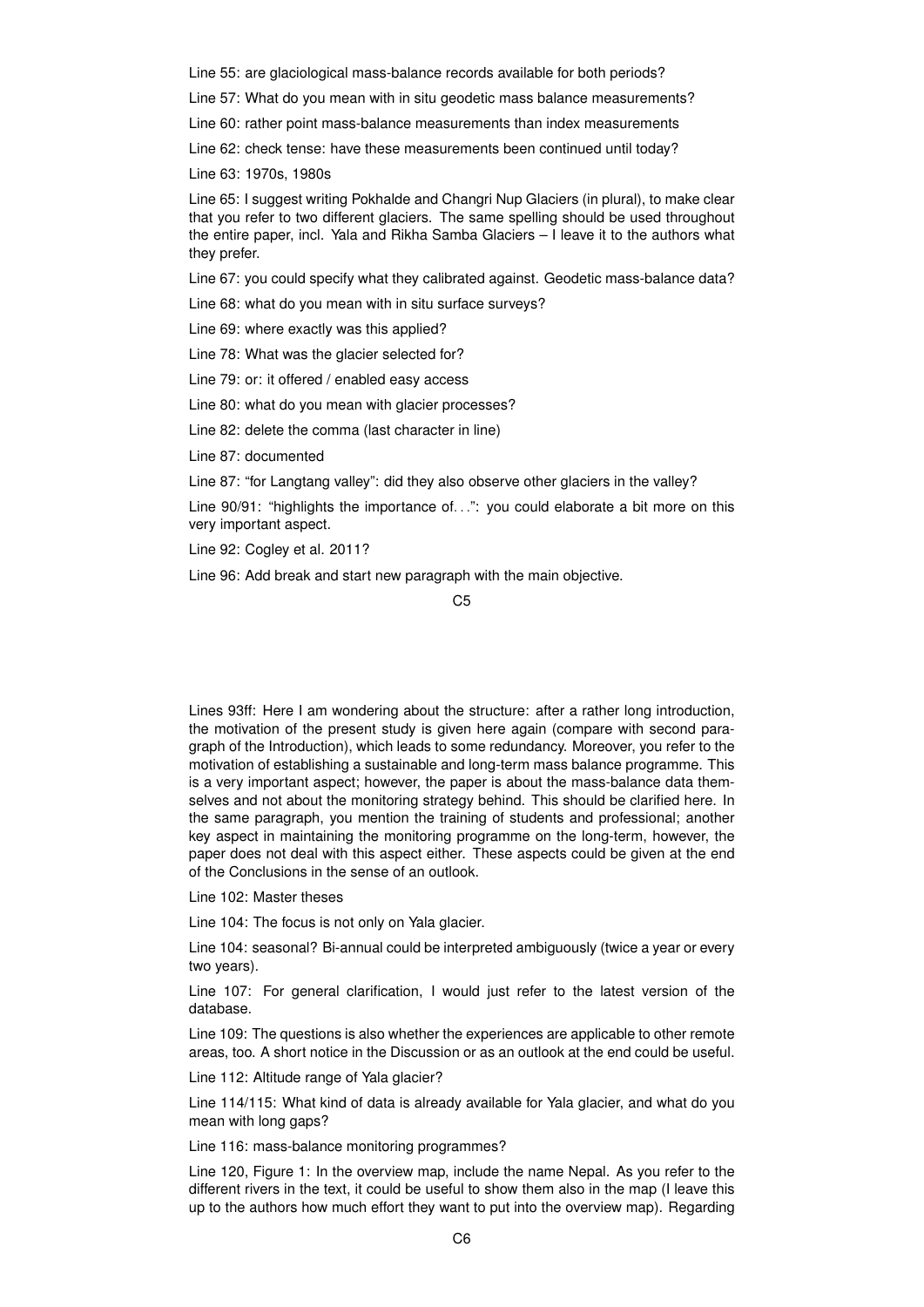the glacier maps, I am though wondering whether the stake locations also include snow pits? For Yala glacier, I am also wondering why there are no stakes in the upper part of the glacier (i.e. in the northern half of the glacier). Is the area too steep or inaccessible? Are the contour lines from the DEM from 2012 for both glaciers? The hill-shaded DEM seems to apply to Yala, the background for Rikha Samba is an ortho image?

Table 1: Order of characteristics? Glacier locations could be placed first; glacier type information rather below

Line 142: not clear: if the glacier extents further to north-west, why is this area not included in the analyses? Also, not clear: how can the glacier be separated along the flowline? What do you mean exactly?

Line 144: Do the 5% of the area also include the ice cliffs or only the steep slopes? What is the influence of the ice cliffs? (it is addressed in the Discussion, maybe add make a short separate section there, because it is a special feature).

Line 146: based on radar or other measurements?

Line 148: if rockfall covered parts of the glacier, why is it outside the defined outlines? Line 148/149: this transition zone from debris-covered ice to buried ice (dead ice?) and permafrost ground with ice should be shown on the map. And, how is a clear delineation of the glacier margin possible? Does this situation influence the massbalance observations?

Line 149: Add a break and start new paragraph.

Line 150: Earth's

Line 150: the largest landslide so far documented (?)

Line 152: ka

Line 153: What do you mean with high glaciation? Glaciation during the ice age(s) or glacier coverage until today.

C<sub>7</sub>

Line 155: why possibly? From your own field experience, you can maybe directly assess the local meteorological conditions?

Lines 154-162: Move the aspects about the climate to the next section.

Line 162: compared to Yala glacier?

Line 169: is sparse

Line 173: "received": check tense

Line 175: the meteo stations you refer to could be added to the map

Line 177: rather mean annual precipitation (also line 181)

Line 178: start new paragraph for Rikha Samba glacier

Line 189/190: not clear: what do you mean here? How is it indicated? From the observed radiation?

Lines 189-200 and entire sub-chapter 2: Regarding the overall structure, I suggest to bring first the more general facts about the setting incl. climate, and then specifically address the two glaciers.

Line 199/200: does this apply in general or especially at Yala glacier?

Line 200: wind speeds

Line 202: was monitored

Line 202: rather write "from autumn 2011 to..."

Line 206: avoid abbreviation and "biannually"

Line 207: measurements

Line 218: stakes

Line 219/220: unclear, should be further explained. Also, in line 221/222 you refer to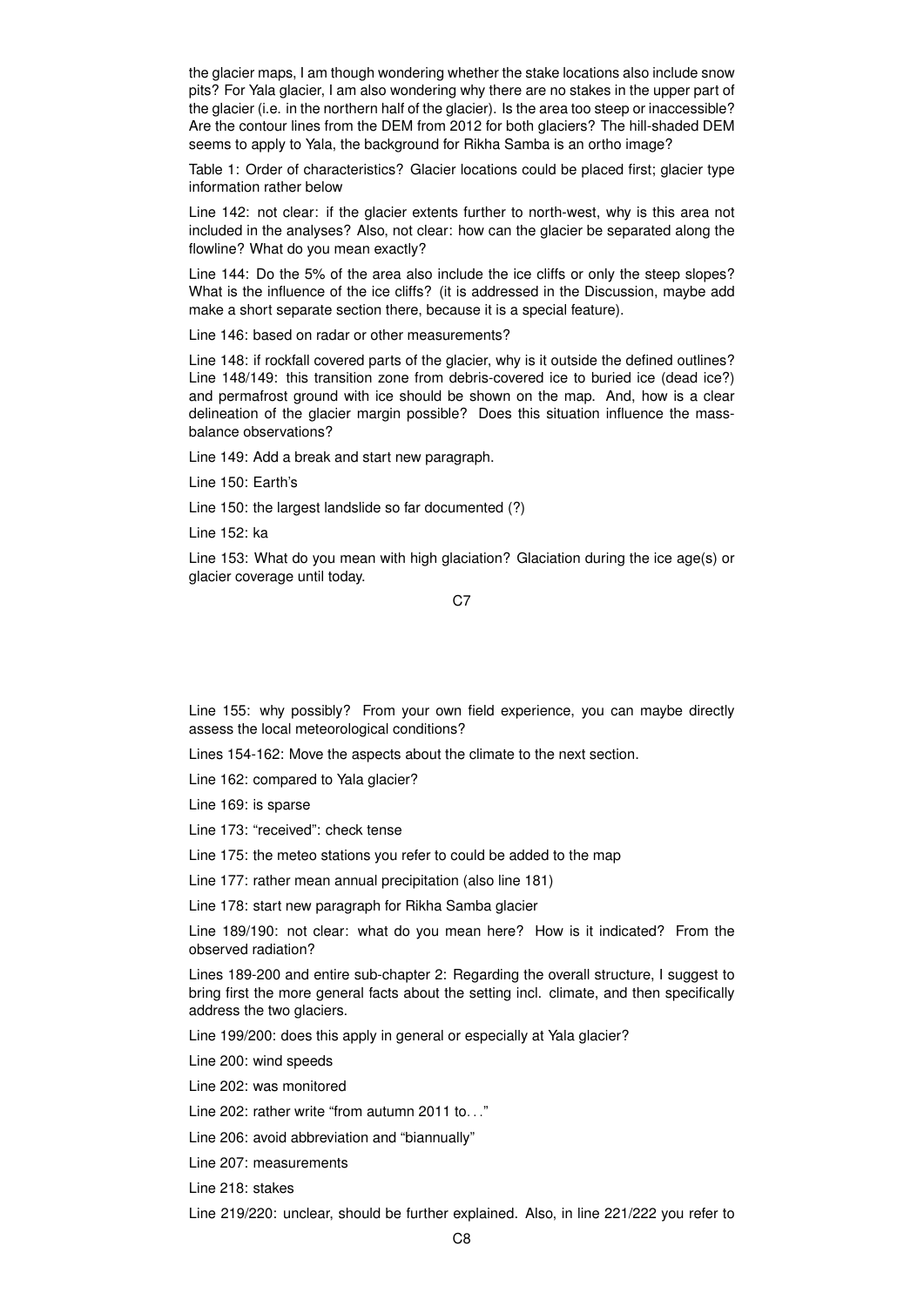ablation and accumulation occurring during the same time. For a better general understanding of the seasonal mass-balance evolution at the glaciers, it would be useful to have (1) a general statement about potential accumulation/ablation seasons and (2) how this affects the mass-balance measurements (and (3) how mass-balance measurements are performed in practice).

Line 221: can be clearly identified

Line 225: why is the network stretched along one line? See also my comment regarding Figure 1.

Line 229/230: The effect of the ice cliffs and steep slopes should be placed in the Discussion.

Line 234: Snow depths and snow pits incl. snow density...

Line 238: kg m-3

Line 240ff: This section is very detailed (too detailed). You could just directly refer to Table S1.

Line 245: at best?

Line 255: What are the velocity measurements used for?

Line 258: Explain that "Schneider" is a particular map name (Arbeitsgemeinschaft für vergleichende Hochgebirgsforschung?)

Section 3.2 is interesting to read but very detailed. Maybe some of the information could be placed in a table instead to shorten the section.

Line 305: not clear, rewrite the last sentence

Line 332: Abbreviations should be written out when they appear for the first time.

Line 358: based on the measurements by whom? According to Figure 3, there are no data.

C9

Line 358: balance year 1998/99?

Line 360ff: Are there large changes in the area over the observation period? If not, the difference between conventional and reference-surface balance is small and a corresponding note should be added in the text.

Line 375/376: not fully clear what you mean with regression lines caused by outlying points

Line 380: not clear: what has been separated? Why based on the contour line method? It is not evident from Figure 1 (map).

Line 402: Not clear: earlier in the text you state that the ELA is derived from the massbalance gradient; is it also observable in the field? "balanced ELA": write ELA0 as in other occasions in the paper and state at some point that ELA0 (AAR0) is the balanced ELA (AAR).

Line 410: What is/was the purpose of this additional profile line? Was it used to calibrate the geodetic data? Was there a correction applied? Or was there any benefit for the in situ glaciological measurements?

Line 434: climate stations?

Line 445: gradient for Yala Glacier from 2011/12 to 2016/17. Delete row with "1999"

Line 450: Not clear whether there was actually a measurement at Rikha Samba in 1999 or if this should be 2011. However, if the latter applies, the caption should read 2010 to 2017, or better 2010/11 to 2016/17.

Line 463: The differences between seasonal and annual balances should be further explained (in the Discussion).

Lines 474-477: Repetition of what has previously been stated.

 $Line 486$ : m a.s.l.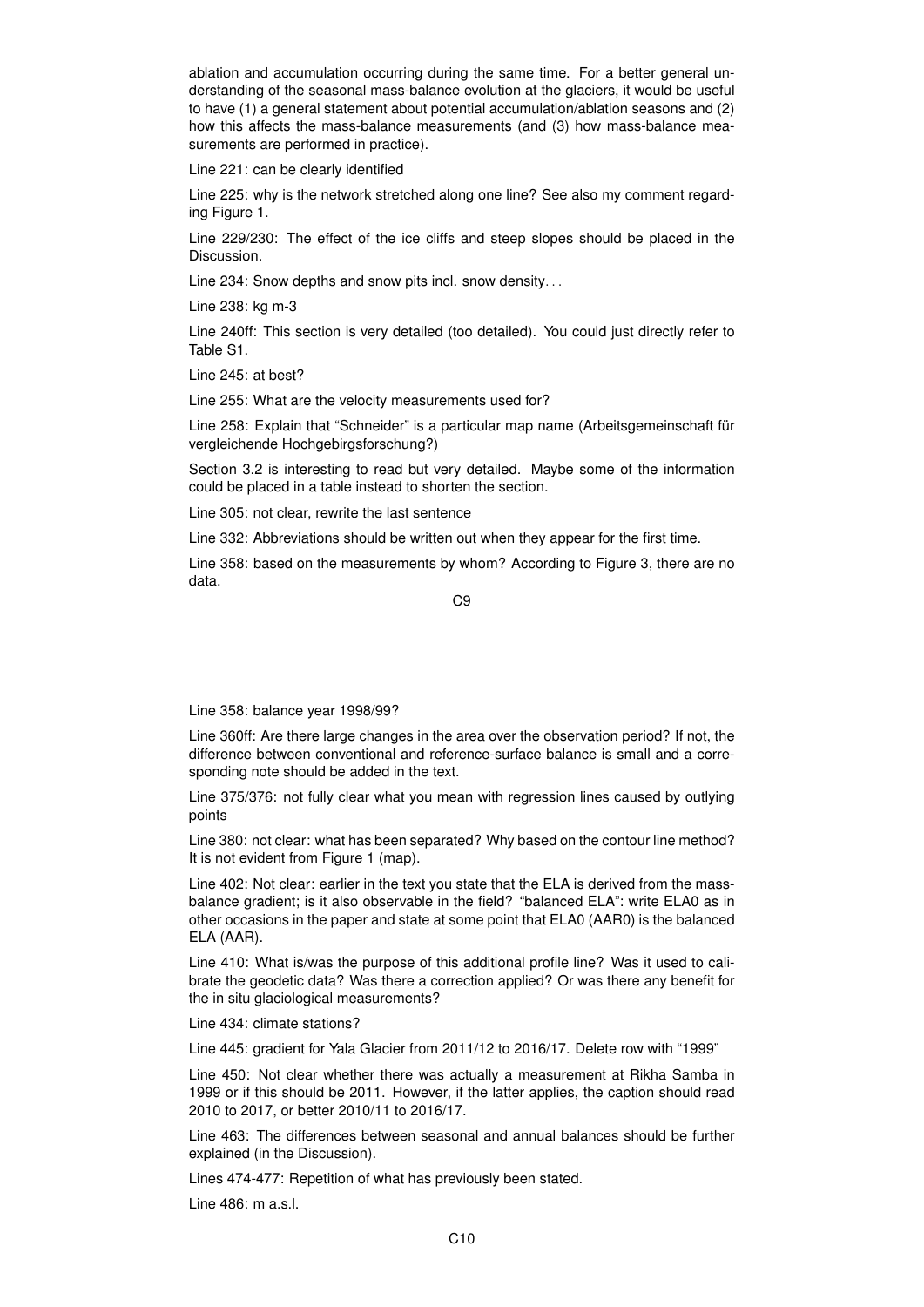Line 488: linear regression?

Line 493: seasonal and annual balances The consistent gradient for the glacier: an interesting finding that should be mentioned in the abstract.

Line 499: Your statements here raise the question of why there are no measurements in the higher areas of the glacier(s). Are these areas too high? Too steep? Too dangerous? This should be specified and clarified at some point.

Lines 500-509: move this paragraph to the Discussion

Line 528: The thinning rate along the profile line is not clear (-1.1 m a-1); is it the mean along the line? Would a mean even make sense? What is the purpose of this profile line?

Line 529: m a.s.l.

Line 538: Table 4 should be moved to the Discussion.

Line 540: In Table 4, you refer to WGMS (2019). The reference is missing and anyway the question is what the original source is. In the table, I would explicitly write "glaciological method".

Lines 545-552: should be moved to the Discussion

Line 550: Maybe also add Chhota Shigri glacier (cf. Discussion)

Line 551: regarding Mera and Pokalde glaciers: where are these glaciers exactly located? They could/should be added to the overview map.

Line 558/559: The comparison of the retreat rates of both glaciers is relative because the glaciers are different in size and form. For Yala glacier, it might also be more straightforward to assess area changes instead of length changes (?). Or to add area changes in addition to the length changes.

Line 579: Figure 12 should be moved to the Discussion.

Line 583: The displacement of the stakes is interesting and allows the link to the velocity measurements.

Line 585: why is the profile line from Sugiyama et al. added? And is this the same profile line as mentioned before?

Line 595: All glaciers and benchmarks as used in the Discussion could be shown in the overview map. For clarification, it should also explicitly be stated

Line 614: The paragraph here as well as the subsequent ones refer always to geodetic mass balances; this should be clearly stated or structed in a clear way so that both observations types are not mixed up.

Line 637ff: What does this mean for assessing glacier mass balances over the entire Himalaya? Is it possible from the available data to draw general conclusions? The authors might elaborate a bit more on this question, which also allows to place the mass-balance data from Yala and Rikha Samba into a larger context and to streamline the Discussion (cf. my general comment above about the Discussion).

## Line 640: Such a bias

Line 641: here the term mass budget is used, at other occasions the term mass balance is used. You may check for a consistent use throughout the paper. The same applies to the term net balance (e.g. in line 649 or Figure 14), which should be avoided (cf. the mass-balance glossary by Cogley et al., UNESCO, 2011).

Line 651/652: delete sentence

Line 660/661: 1980s, 1990s (see also line 680 and other occasions)

Paragraph from line 649: It should be better worked out why this context is important for the discussion of the measurements presented in this study.

Line 686: If you specifically address particular stakes with names, then these should also be labelled in the map.

C11